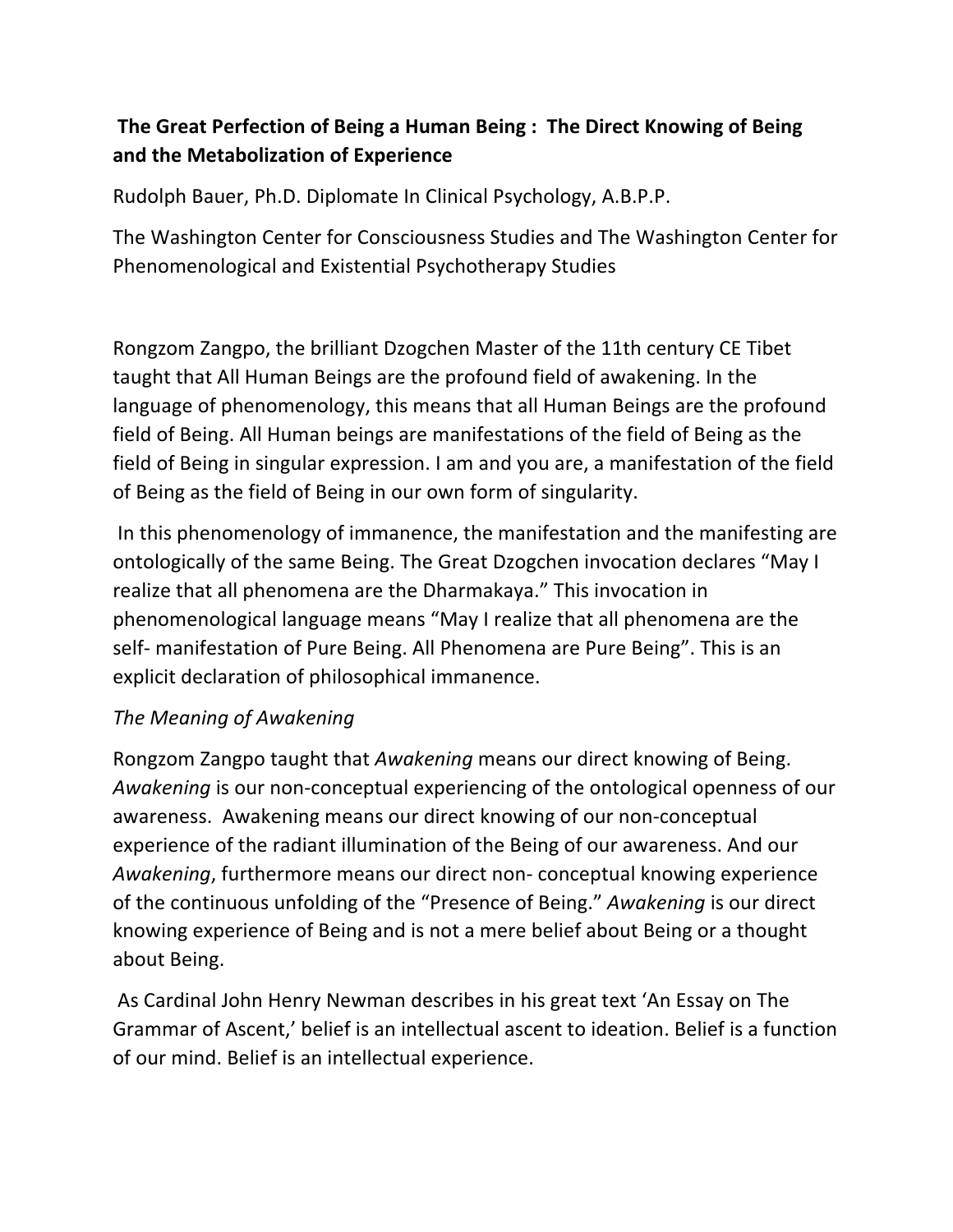*Awakening* is a direct non conceptual experiential knowing of Being, an unthought known to be thought in time. Thought itself is not the mental ideation about a belief. True thought reflects the direct experiential knowing of the Being of Phenomena and our direct experiential knowing of the Phenomena of Being. Our direct knowing of the Being of phenomena reflects the union and integration of our mind within our field of our Being. Ideation is mind alone knowing. Thought is the knowing that reflects union of our mind knowing phenomena and our awareness knowing the Being of the phenomena.

#### *Direct Knowing of Being*

*Awakening* is the opening of our Being's perception of Being. *Awakening* is the experiential opening of our direct knowingness of Being. Our Awareness knows Being and the Being of beings. *Awakening* is the awakening of our awareness of the field of Being within us, and the field of Being pervading us, and surrounding us. Our deepest and truest awakening is the unfolding experiencing that *we are the field of Being* which is infinite in its horizons, vast and multidimensional.

In becoming aware of our own innate innermost field of awareness, we experience Being that is manifesting within us and around us. Being is always manifesting beings. Being is always manifesting the Being of beings. True awakening is simply the lively experiencing of field of Being which is always present in its manifestation and manifesting. The manifestation and manifesting of Being as beings, is both experiential and ontological oneness. This oneness is the sameness of Being in all the beings and as all beings. This is the experience of Una Voce that Dun Scotus, Spinosa, Deleuze, Meister Eckhart and so many others have elaborated through time. All beings are the One sameness of Being.

In the Dzogchen Tibetan tradition Dudjom Lingpa elaborated that there is the same oneness and same Purity of the Being in all human beings. As the Dakini said to Dudjom Lingpa "You and I are indivisible." In Dudjom Lingpa's Dzogchen tradition, self-liberation is the experience of *Equality Consciousness*. In the Kashmir Shavism of Swami Muktananda, self- liberation is the experience of *Equality Consciousness*. Both Dzogchen and Kashmir Shavism reflect Philosophical Immanence and the liberating state of Equal Vision. Equal Vision is seeing the Purity of the Being in All Human Beings whatever their personal psychological characteristics.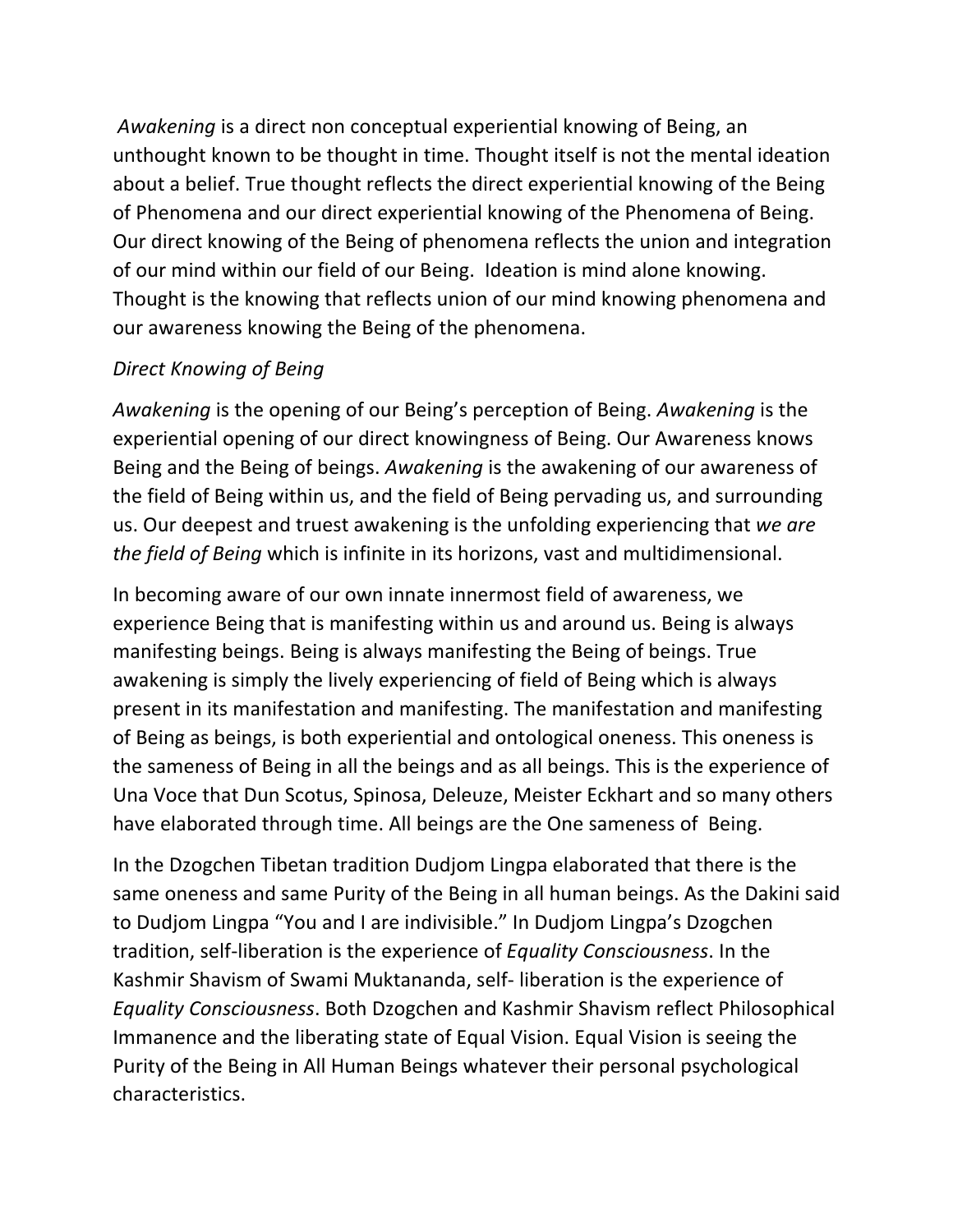All human Beings are fields of awakening, fields of knowing. Knowing the field of Being is essential to humanness. Humanness is our foundational opening to Being. Knowing the field of Being is the greatest of human knowingness. Knowing the field of Being in our self and in other human Beings sustains equality consciousness, sustains humanness. This knowing is non conceptual and is a direct pre-reflective knowing. This is the natural way of seeing what is.

Knowing the field of Being as human beings is natural mysticism. Human Beingness is awakened, and human beings are the field of Being. They are the field of Being's direct knowingness. Our Direct open knowing is our own Being knowing the field of Being. Our mind knows form and our awareness knows Being. Awareness is our Being knowing Being. Our Mind is ontic and our awareness is ontological. Human beings are ontic ontological beings. Our sense of self is an ontic ontological sense of self. Our sense of self is our sense of embodied Beingness.

Humans beings are the field of Being. They are a field of gnosis. Gnosis or Jnana implies and means the direct knowing of Being. Our gnosis or jnana is our direct knowingness knowing of Being. Our Being knowing of Being is gnosis. This is profound knowing because Being is not easily understood by our mind. The experience of Being is difficult to conceptualized and difficult to language. The experience of Being is difficult to think or experientially language. Our mind does not directly experientially know Being. Our mind can think about Being. Our mind thinks about Being as a form of metaphysics. In metaphysics, Being is an idea. Thinking about Being is not knowing Being directly. If you are in mind alone and absent of awareness you will experience Being-less-ness. Being-less-ness is profound suffering. Being-less-ness is life empty of Being. Experiencing Being-lessness in the 6<sup>th</sup> century BC, Gautama declared "All life is suffering."

#### *Gnosis We Are!*

You and I do not have gnosis but actually we are gnosis. Babies do not have gnosis they are gnosis. Babies are the direct knowing of Being through the embodiment of the Being of their mothering. In time our developing mind can cloak gnosis, contain gnosis, obscure gnosis. Our developing mind can contextualize and hide gnosis. Our mind even denies gnosis. The contemporary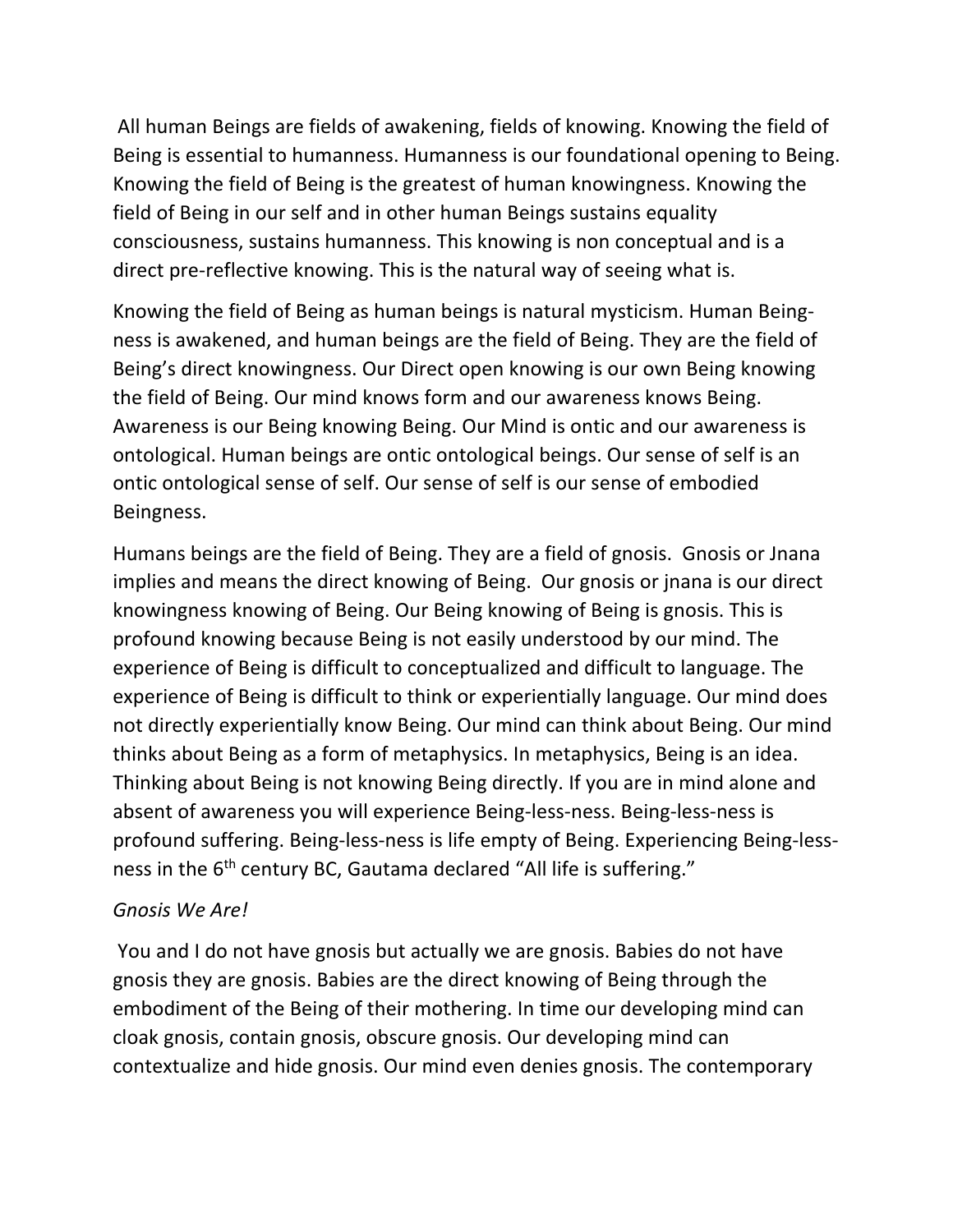science of mind obscures direct knowing of Being. Or worst, our mind conceives of our direct knowing as "super natural" or only for the saintly and holy.

Human beings are Gnosis, human beings are jnana. Most often, human beings do not know they are direct knowingness of Being. Human beings often think they only know form. Human beings think they are only their mind. They think Being is only philosophical ideation, and they do not the experience the actuality of Being which manifests them, and is manifesting the world within which they live. The rationalistic mind devalues direct knowing. The person who is located only in their rationalistic mind, dissociates themselves from the primordial field of direct knowing. This is the most basic dissociation of human beings, the dissociation of their mind from their immediate direct awareness of Being. This is the loss of their ground of Being-ness. Their sense of self becomes their mind alone.

#### *Ontic-Ontological Being*

Phenomenological philosophers such as Merleau-Ponty and Martin Heidegger and existential psychoanalysts such as Rollo May, Donald Winnicott, Menard Boss, Michael Eigen, and Henry Elkin experientially describe that we are ontic ontological Beings. We are ontic as mind and body, and we are ontological as Being as embodied Being. Our sense of self is our sense of our embodied Being.

Rongzom Zangpo describes how all the places of our experience, all the locations of our experience are the spaces of our experience and within these spaces of experience, the naturally manifestation of self-appearing gnosis takes place. Selfappearing gnosis is the direct perception of Being and the perception of the Being of Phenomenological forms. Our experience contains the sixth senses. The senses are perceptual fields of human beings within the field of primordial awareness, primordial knowingness.

The field of awareness is the field of direct knowing, the field of Gnosis. Gnosis or Jnana or Direct Perception is the naturally occurring field of direct knowing which contain and holds the human's sense fields, and the sense fields of the embodied mind and body. The field of direct knowing moves directly into Being. The field of direct knowing also moves directly through the instruments and senses of the mind into the blended knowing of the Being of embodied forms, and the phenomenological forms of embodied Being.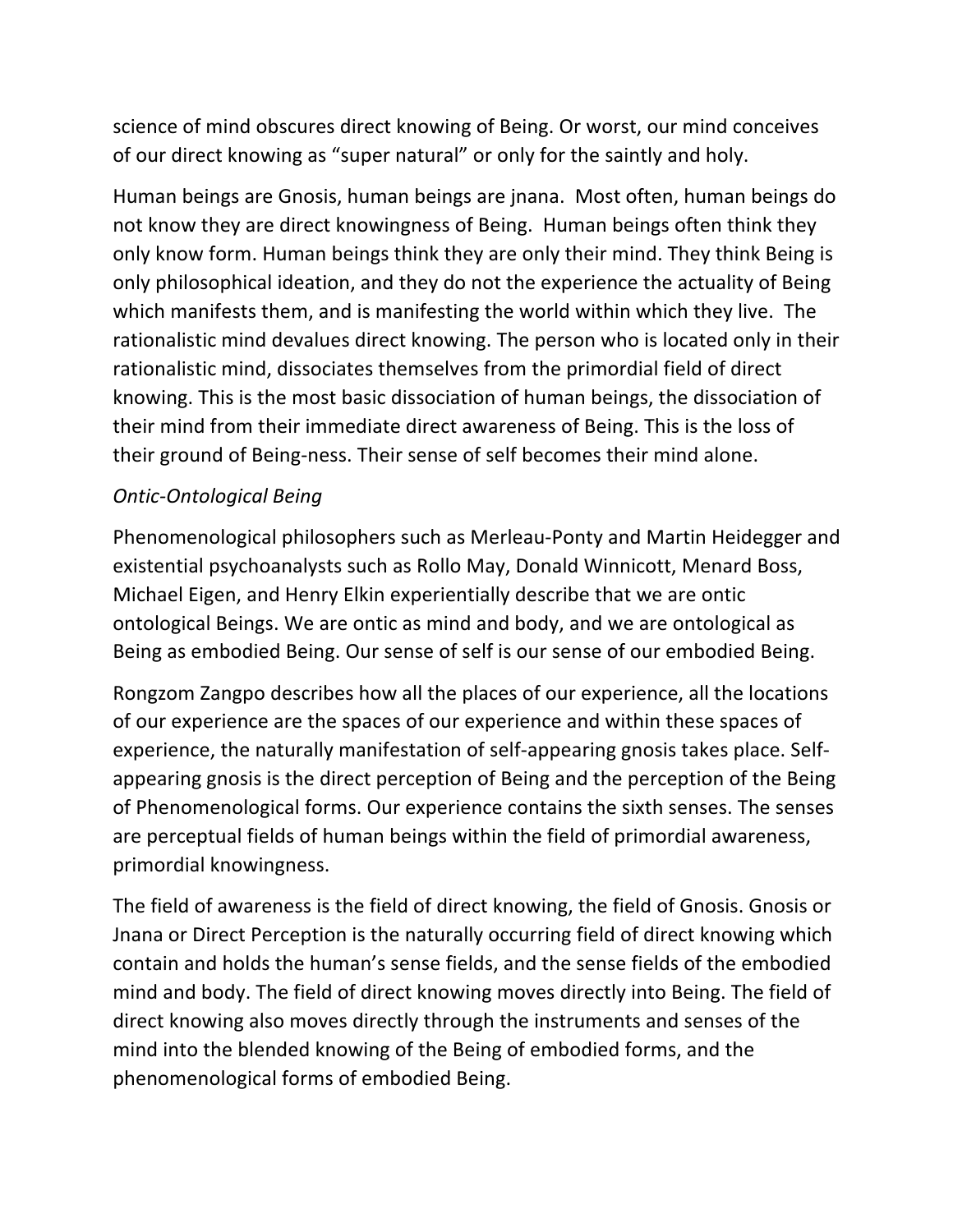There is a natural union between the embodied field of Being and the embodied mind knowing embodied forms of Being. This is the ontic ontological union of the Being of a human being. This simultaneous union of mind and awareness allows the One knower to know the forms of Being and the Being of the forms. This union allows the One Knower to live their life in the Sea of Being through the Being of human forms, the Being of animate forms and the Being of inanimate forms.

# *Intertwined Union of Mind and Awareness Field*

This intertwined union of mind and awareness allows the One Knower to know the Non-Duality of Being within the Duality of beings, and to know the Duality of beings within the Non-Duality of Being. This is the natural path of self-liberation. The experience of the Non-Duality of Being within the Duality of beings and the Duality of beings within the Non-Duality of Being is the path of Immanence. This is not the path of Transcendence. This is the self-liberating experience of oneness within difference and difference within oneness. As the Dakini said to Dudjom Lingpa "You and I are indivisible."

Our field of awareness both supports and can permeate the field of our embodied mind. Gnosis can be without mind, and gnosis can be with mind. Our mind can be within Gnosis. Mind can also be alone and dissociated from the base of Gnosis, the base of Awareness, the Base of Being. The most primary dissociation of a human being is the dissociation of their mind from the innate field of primordial awareness. This is a dissociation of mind and functions of the mind from the field of Being.

Mind in union with Gnosis is the power of knowing the forms of Being and the Being of forms simultaneously. This intertwined union of mind and awareness brings forth the liberating experience of Duality of beings within the Non- Duality of Being. And within the Non-duality of Being we experience simultaneously the Duality of beings. As the Dakini said to Dudjom Lingpa "You and I are indivisible".

# *Being-less-ness*

Phenomenologically, we can become absent of the sense of Being, we can become Being-less. Being-less-ness is an unbearable source of human suffering. Becoming Being-less is experiencing the empty void-ness of the Non-Being of the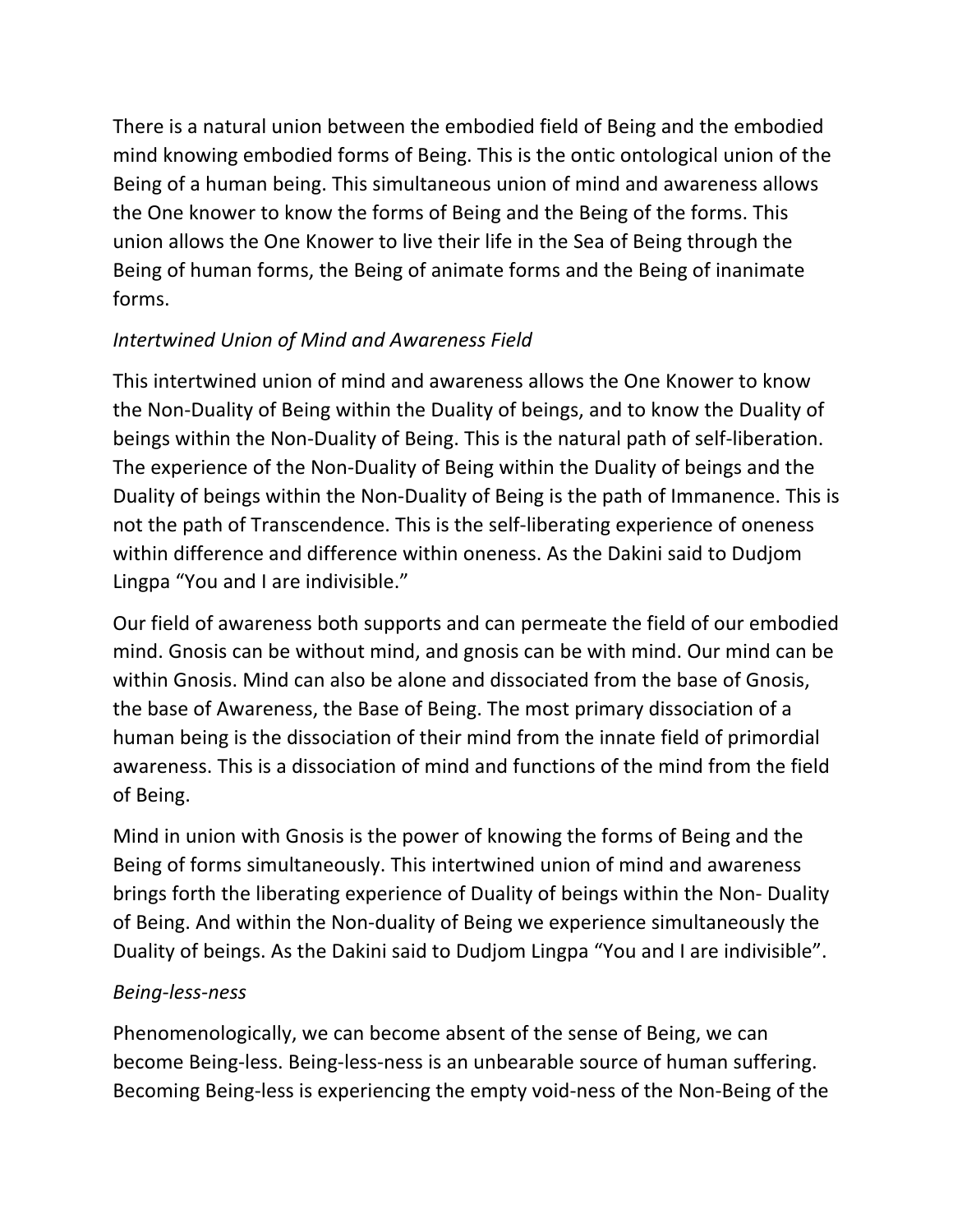life of forms without the base of Being. The experience of the Being-less-ness of phenomenological form is the unbearableness of falling into the abyss of absence. Without the experience of the Being of human beings, Equality Consciousness disappears and Equal Vision disappears.

We can become directly aware of the field of Being by becoming directly aware of our field of awareness. Our awareness is our field of Being knowing Being. Our awareness is Being's knowingness as us, and through us. Mind alone does not know Being, does not experience the field of Being, does not experience the fullness of Being. Mind alone is empty of Being. Mind alone is suffering.

We can become aware of Being as this field of Being, and we can be living in natural sea of Being of all the human beings. There is an unfolding existential developmental progression of our embodying the field of Being. In the beginning, we can experientially hold the field of Being within us. We hold the field of awareness within us. Then we can move further and be in the field of Being and the field of Being surrounds us and permeates us. We are not only holding the field of awareness, we are in the field of awareness. The field of awareness surrounds us. The field of Being is infinite in its horizons, vast, and multidimensional. Nonetheless, we can still move even deeper and further and we become the field of Being. We become what we are. We are the field of Being. We are the innate field of primordial awareness. We become the great expanse.

# *Ongoing Continuity of Being*

The power and actuality of the field of Being becomes our own ongoing continuity of the experience of Being. This ongoing continuity of Being continues throughout life, and naturally continues life after life and death after death. Our own Being within the Sea of Being is described in Dzogchen as Being unborn and undying. Being is our formless awareness. Our experience of formless awareness is the nature of our experience of Being.

# *A Phenomenological Meditation*

In the phenomenological meditation of Becoming aware of awareness and in becoming aware of awareness, we come to know the Being-ness of our own Being. And through the cumulative use of this phenomenological meditation we more deeply and completely embody the Being-ness of our Being. This form of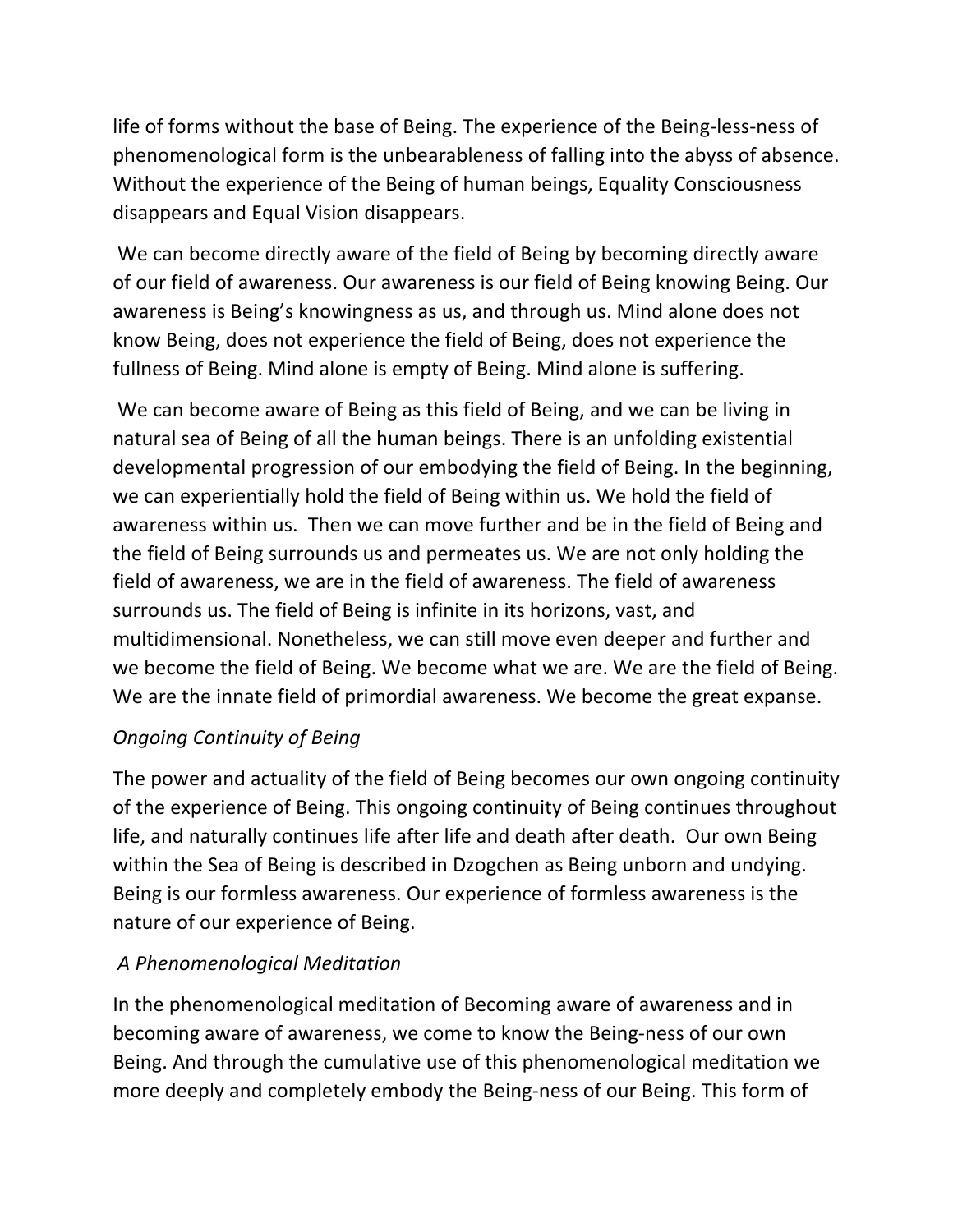Phenomenological Meditation is a process of the experiential unfolding of the embodiment of awareness that is our becoming embodied Being. Our Meditative absorption of awareness, (by becoming aware of awareness) is naturally occurring gnosis, is the naturally occurring direct knowing of Being. This direct knowing of awareness is our direct Knowing Being within our own being and knowing Being within the Being of other beings. This Gnosis, this Jnana is self-liberation. Dzogchen invokes and calls the direct knowing of Being as Rigpa. Not knowing Being is Ma Rigpa. Many people do not know the Being of phenomena and they suffer the absence of Being. They suffer the absence of experiencing the Being of phenomena, including their own sense of innermost Beingness.

The first step of this phenomenological meditation is to pause or suspend our mind. Then within this brief pause and suspension of mind, we turn our awareness from being focused on our mind and the functions of our mind. We are going beyond mindfulness and so we turn our focus of our awareness on to awareness itself. In becoming aware of our own awareness, we become aware of Being. Awareness is Being's knowingness. Awareness is Being's knowingness of Being. Heidegger called a human being openness to Being "Da Sein."

After establishing our self in awareness of awareness, and in our direct knowing of Being, we then integrate our mind and the functions of our mind into this field of awareness, into this field of Being. Then as the One Knower whose mind knows the form of phenomena, and whose awareness knows Being, then we as the One knower (whose mind and awareness are now integrated), can know the Being of phenomena and the phenomena of Being. We can know naturally the Non-Duality of Being within the Duality of beings and we can know the Duality of beings within the Non- Duality of Being. This is the path of natural self- liberation.

# *Multidimensional Being*

Our experience of our Being is multidimensional, as Being is multidimensional and infinite in its horizons. Our experience of our ordinary life world is Being in its selfmanifestation of and as the ordinary life world. Dzogchen calls this ordinary reality dimension of Being 's self-manifestation Nirmanakaya.

Then our experience of the ordinary life world, unfolds and opens into the subtle existential dimension of our luminous experience which is cosmological and archetypal. This is the dimension of luminous contextual intensity. Within this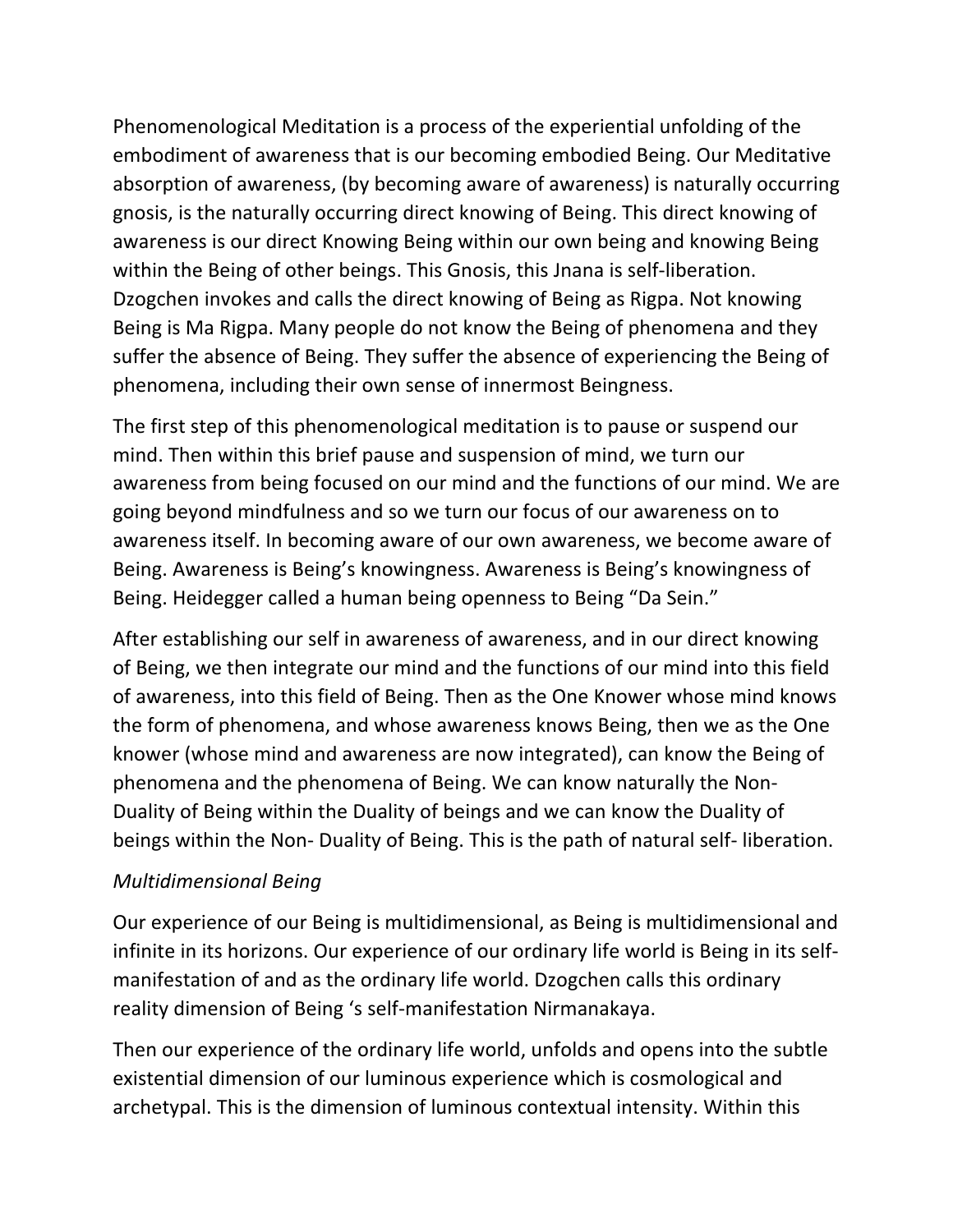dimension there are spheres of archetypal energies and archetypal luminosity. This dimension of primal and primordial energies can be integrated into our ordinary life world. Dzogchen calls this archetypal dimension Sambhogakaya.

Then there is the foundational dimension of the source or ground of Being. Dzogchen calls this dimension the Dharmakaya. The Dharmakaya is naturally occurring Pure Being. Dharmakaya is Pure Being which is the source of the field of Being, but Dharmakaya is not a being. Being is not a being. Being which is not a being, is the source of infinite beings. Being manifest beings by self-manifesting Being existing within beings as Being. The Dharmakaya is the power of selfmanifestation. The Dharmakaya is the cosmological power of compassion.

# *Luminous Nature*

Ordinary conscious awareness is luminous by nature. Naturally arising gnosis is the nature of Being. Naturally arising gnosis or jnana is the direct knowing of Being. You can know gnosis and yet not be able to language gnosis. You can know gnosis and yet not think or conceptualize gnosis. Knowing gnosis is a nonconceptual knowing, an unthought known. Gnosis is our direct knowing of Being within us and within the world of phenomena.

Rongzom describes how all phenomena are seen to be manifestations of Being within the single vast sphere of Bodhicitta. Bodhicitta is the nature of awareness, as compassion, and compassion is the primordial self-manifestation of luminous Being-ness within our self and others. Bodhicitta is the experience of awareness within our self and others as Pure Being, as the manifestation of Pure Being.

# *Transmission and Manifestation*

In our manifestation of Bodhicitta we have the power to transmit and manifest our experiencing of luminous Being into other human beings. We can transmit and manifest compassion into the world, we can transmit Pure Being into the world. We can transmit the Pure field of Being into the past of a person, we can manifest the Pure field of Being into the present moment of a person and we can transmit Pure field of Being into the future time of a person.

This power of Compassion is ultimately Timeless awareness. Compassion is Timeless awareness in time. Compassion is our capacity to be in timeless awareness and in time simultaneously. Timeless awareness is the fourth time.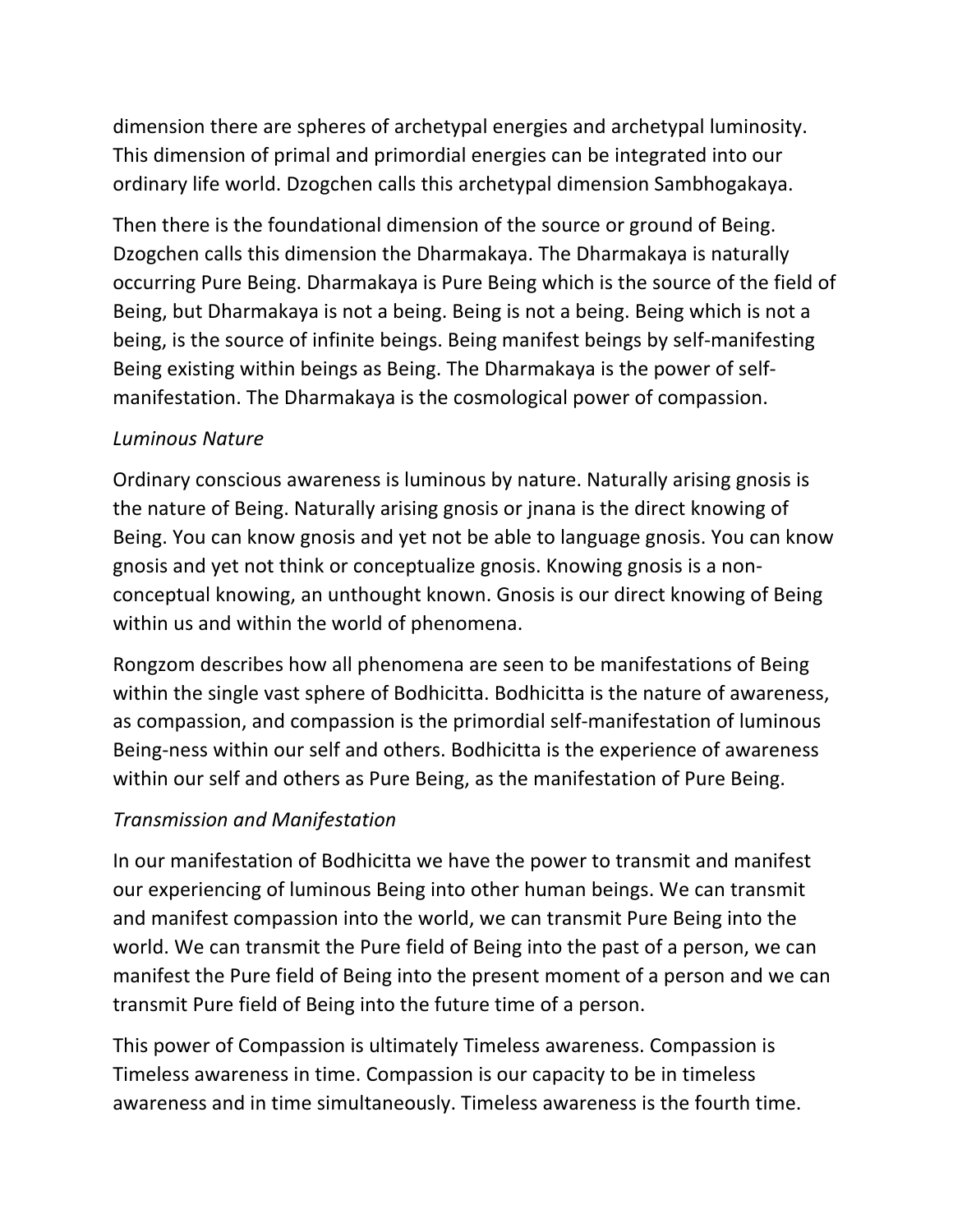Timeless awareness is the power of manifestation. Timeless awareness is the essence of the phenomenology of awareness. Timeless awareness is the essence of Dzogchen. Timeless awareness is the essence of Kashmir Shavism. Timeless awareness is the essence of existential phenomenology.

Bodhicitta signifies the indivisibility of the power of our awareness and our selfmanifestation of Being. Awareness is the Knowing of Being and the Knowingness of our Being is awareness. There is the knowing of mind which is the knowing of phenomenological form and there is the direct knowing of awareness which is the knowing of formless Being. Being knows Being. Awareness is the knowingness of Being knowing Being. Primordial Awareness is the power of manifestation.

#### *Luminous Energy*

The awakening of awareness is an awakening of the energy of Being, the 'phusis' of Being. Phusis is a Greek word meaning emergent Being. Phusis is the infused embodiment of the light of Being as unfolding luminous vital energy. This is the energy of becoming. Being is luminous energy. This is the energy of selfmanifestation. In the mystical non- dual tradition of Kashmir Shavism, this 'phusis' or the unfolding of luminous vital energy is Shakti. As Bodhidharma of the  $6<sup>th</sup>$ century CE the great Dzogchen Master of Transmission said "Beyond words and letters there is a transmission, this transmission does not belong to any tradition. This transmission is the nature of human awareness." He also added that this transmission is the Buddha. Buddha is not a person but our natural transmission of awareness as Being. Our capacity of natural transmission is the natural selfmanifestation of the luminous vital energy of Being into other human beings.

All human Beings are seen as the profound pure field of awakening and profound pure field of manifestation. Sensient beings are awakened and they are the field of Being. They are the awakened field just as they are, and they are the source of all the qualities that arise as the Great Perfection. This is profound knowing because this knowing is often hidden by the forms of phenomena. The very forms of manifested phenomena can obscure the self-manifestation of the field of Being. Gazing and cutting through phenomena and the opening up of phenomena as the embodiment of light are an essential human praxis. This seeing into the Being of phenomena ( the Light of phenomena) is a praxis of natural selfliberation. This is the profundity of our ordinary human existence. This is the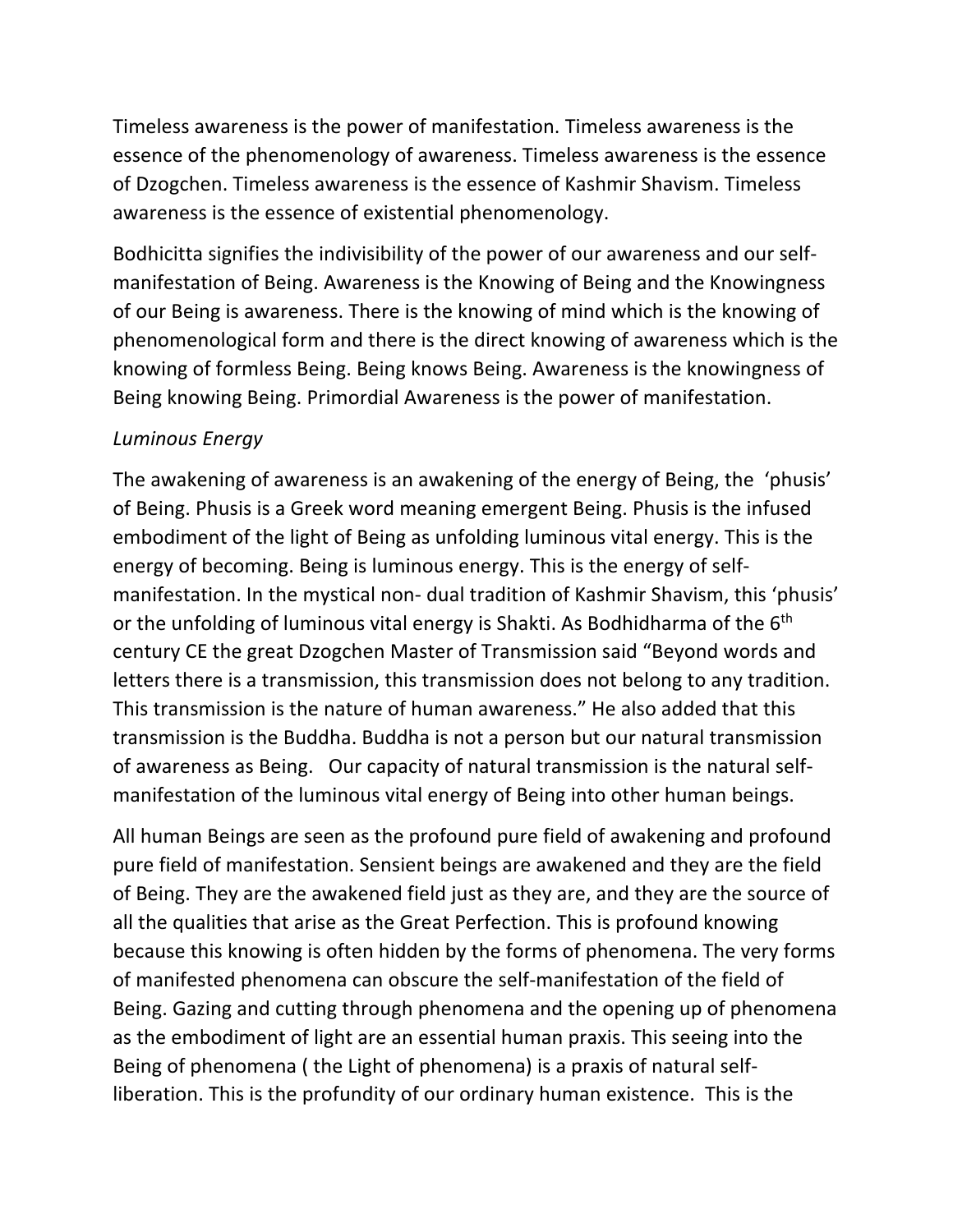power of seeing through, this is the power of gnosis, the power of direct perception.

This power of transmission of awareness is not the power of Patriarchal Culture or Patriarchal Institution as some souls are taught to think. The power of transmission is completely personal and not a function of Patriarchal Institutionalization or Patriarchal authority. Patriarchal Institutionalization pretends ownership and pretends the transmission of Being as Brand of religious transmission. There is a religious defining specialty which is to pretend ownership of human transmission.

All domains of our experience are seen as naturally occurring self-appearing gnosis. We live in events of gnosis and in events of direct knowing. All phenomena are seen as the manifestations of Being. All domains or places of experience are naturally occurring gnosis appearing to itself. These places of experience comprise the sentient being's field of sense experience. Naturally occurring gnosis exists in the fields of human experience. Gnosis is naturally occurring within and through the fields of human sense. The Dharmakaya remains just as it is, the nonconceptual naturally arising Direct knowing of Being. Gnosis manifests in all humans but can be obscured by mentalistic mind. Patriarchal traditions pretend that they are the ownership of Being and the awareness of Being and the transmission of Being. All Religious Patriarchal Traditions pretend this ownership of the transmission of Being.

# *Esoteric Knowing of Being*

Archetypal realms of Being are gnosis and they are unfolding archetypal spheres of self-arising gnosis. The archetypal Dakini is the archetypal symbolic dimension of Direct Knowing of Being. The archetypal symbolic Dakini's are innate spheres of luminous knowingness and luminous Being-ness that are primal dimensions of ontological Being. The Dakini is an archetypal dimension of our own nature of Being.

# *Bliss Over Comes Suffering*

Bliss is the nature of our experience of Pure Being and the Bliss of Pure Being is our Pure non conceptual knowing of Being. Bliss emerges within the Pure gnosis of our direct knowing of the Being of beings. The tantras declare that the Bliss of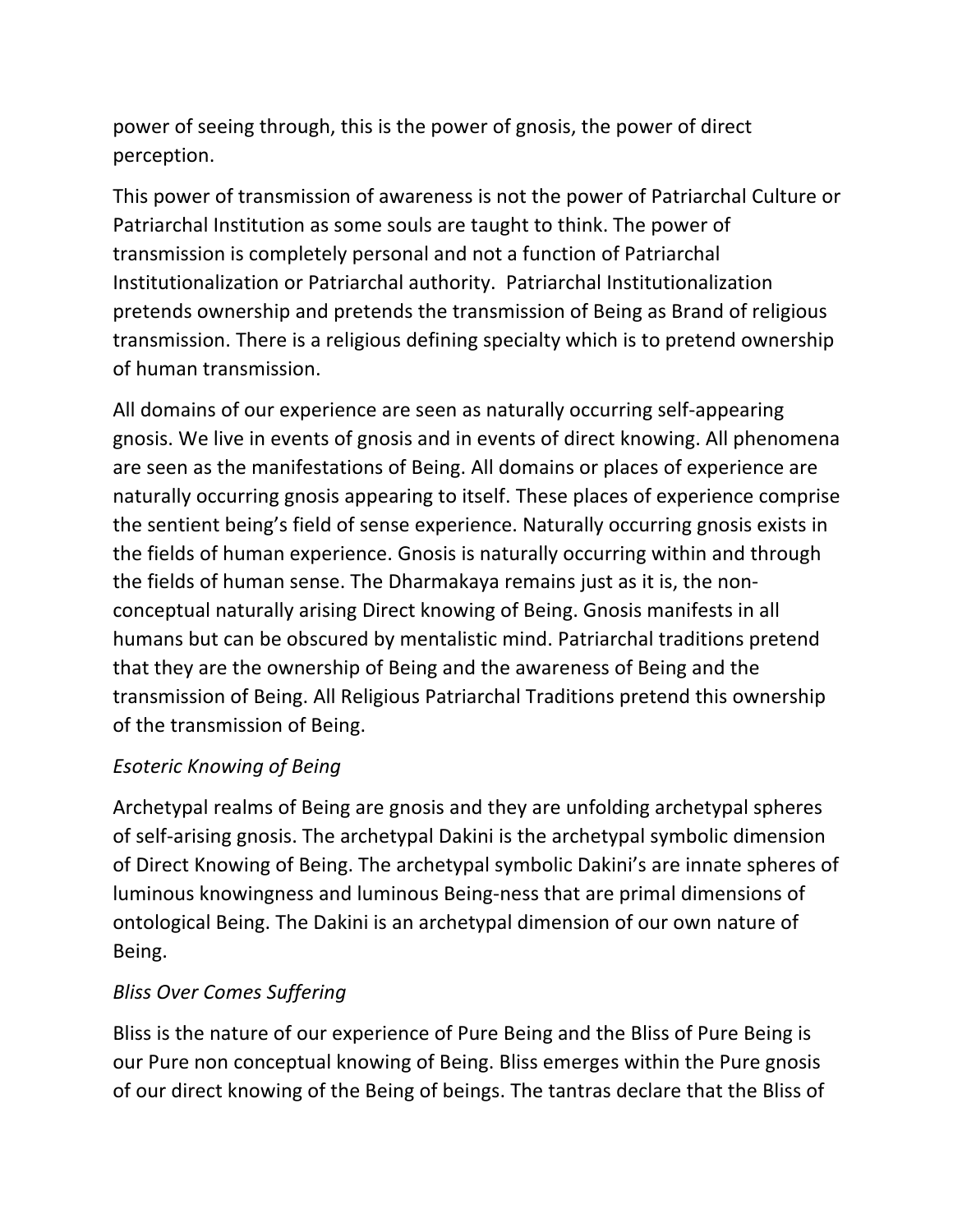Being over comes suffering. Amrita is the manifestation of embodied Bliss. Amrita is the soma of bliss. Amrita is luminous viscous liquidity of embodied Being as Bliss. Amrita is Nectarian pervasive viscous light of embodied Being.

Within the power of our own embodied awareness, is incomparable gnosis, and within gnosis is the opening of the saturation of spontaneous Bliss. The esoteric experience of liquid viscous luminous Bliss reflects the elemental energies of Being. There is the Bliss of the fire element, the Bliss of water element, the Bliss of wind element, the Bliss of the earth element, the Bliss of air element and the Bliss of spaciousness. Each of these subtle elements have a felt sense of Beingness. In experiencing the field of Being, the embodied felt sense of these subtle elemental energies can be experienced as they self-manifest within our luminous embodiment of Being.

# *The Metabolization of Experience*

Awareness metabolizes experience. Abinavagupta the 9<sup>th</sup> century CE, Master of Kashmir Shavism would write that awareness is like a powerful digestion. This understanding that awareness metabolizes experience is most important and a most fundamental understanding of the power of our innate field of awareness.

The awareness field of embodied Being metabolizes and transmutes experience. Through this metabolization of experience luminous vital energy becomes available for spontaneous knowing action. Awareness metabolizes our experience, our multidimensional experience. Our mind has only a minimal power for metabolization of experience compared to the power of our fully embodied awareness field which is embodied Being.

The awareness field of embodied Being metabolizes and transmutes experience. The awareness field of Being metabolizes painful and fixated states of experience. The awareness field metabolizes saturated states of affect, saturated states of thought, saturated states of sensation and saturated states of memory. The awareness field of embodied Being metabolizes dissociated states of fantasy and dissociated states of affect that can be re-integrated and assimilated into the field of transitional awareness, the field of primordial knowingness.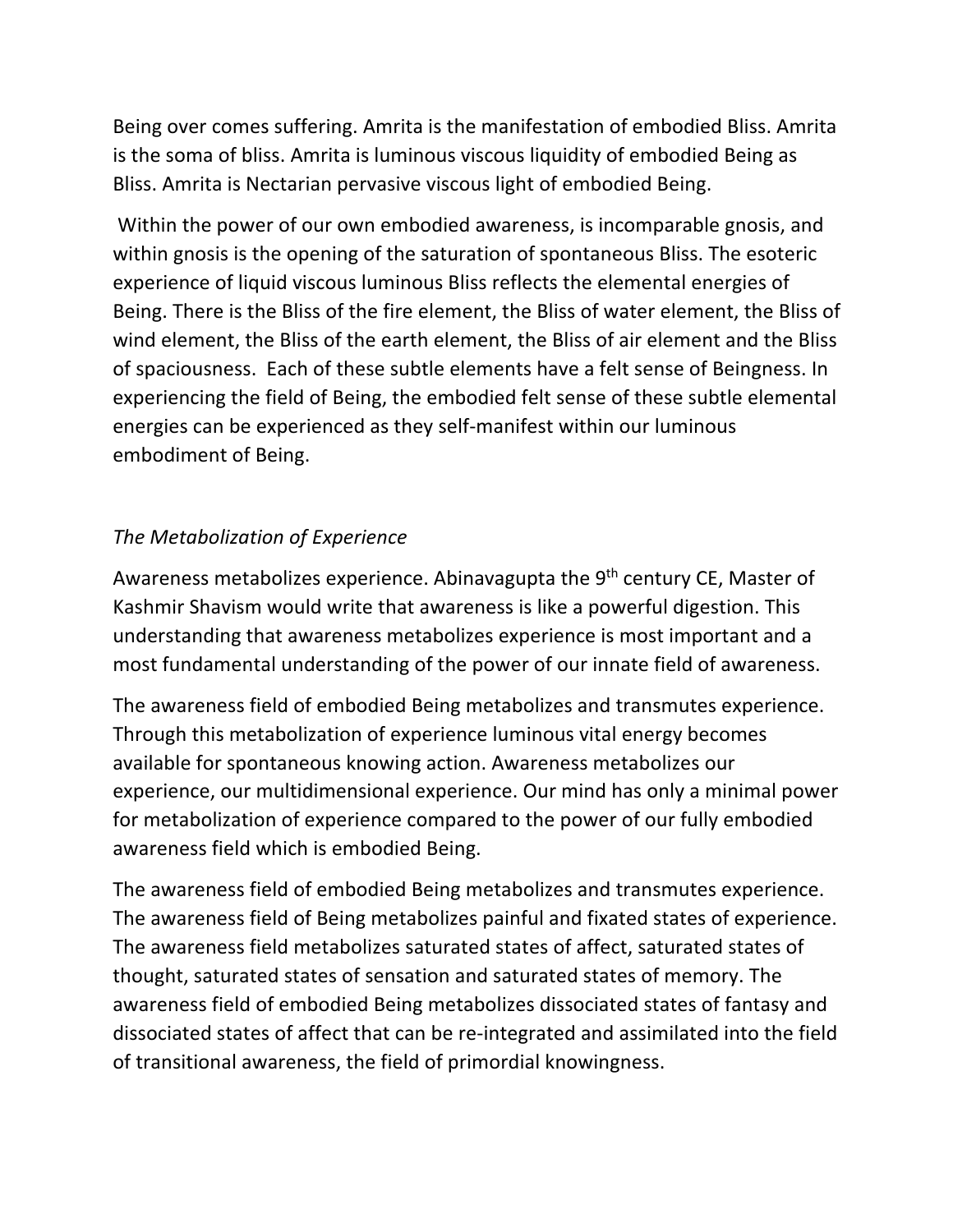The Existential experiential psychotherapies place great emphasis on the metabolization of experience through the power of awareness. Erving and Miriam Polster of the Gestalt Psychotherapy Tradition emphasized metabolization of experience as focal in psychotherapy. Fritz Perl's text Ego, Hunger and Aggression is an elaboration of the understanding that Gestalt approach to the metabolization of experience is foundational and the essence of gestalt psychotherapy.

The metabolized experience is transmuted and the metabolized experience becomes the embodied field of lucid and luminous Being. Existential psychoanalysis such as Winnicott, Masud Khan, Austin Deslaurier, Michael Eigen, Henry Elkin, also emphasize the power of the metabolization of experience in order to have authentic experience of embodied self (Being) to unfold and to be sustained through time.

The awareness field metabolizes bliss and metabolizes love, and metabolizes happiness, and metabolizes erotic experience. The mind does not have the same power to metabolize traumatic experience as does the embodied field of awareness. The mind understands the context of experience, the mind understands the signification of experience, the mind understands the sensation of experience and the mind understands the historical manifestation of experience. Yet the mind does not directly or fully metabolize experience. The mind does not directly digest the experience and does not transform the experience into energy, vitality and light. The mind 's metabolization of saturated experience is limited and mind cannot alone liberate us. Our mind contextualizes experience and the meaning of experience. The mind often lives in bewilderment.

# *The Metabolization Process and The Traces of Experience*

The metabolization process of the embodied awareness field is much more powerful than our minds capacity to metabolize experience and to metabolize the experience of events and circumstance. Our embodied field of awareness metabolizes the experience of thoughts, sensations, memory, fantasy and the immediate experience of circumstances and events. This metabolization of experience is a source of self -liberation.

All metabolized experience becomes the experiential field of Being. This is an important understanding and yet not easy to understand. All metabolized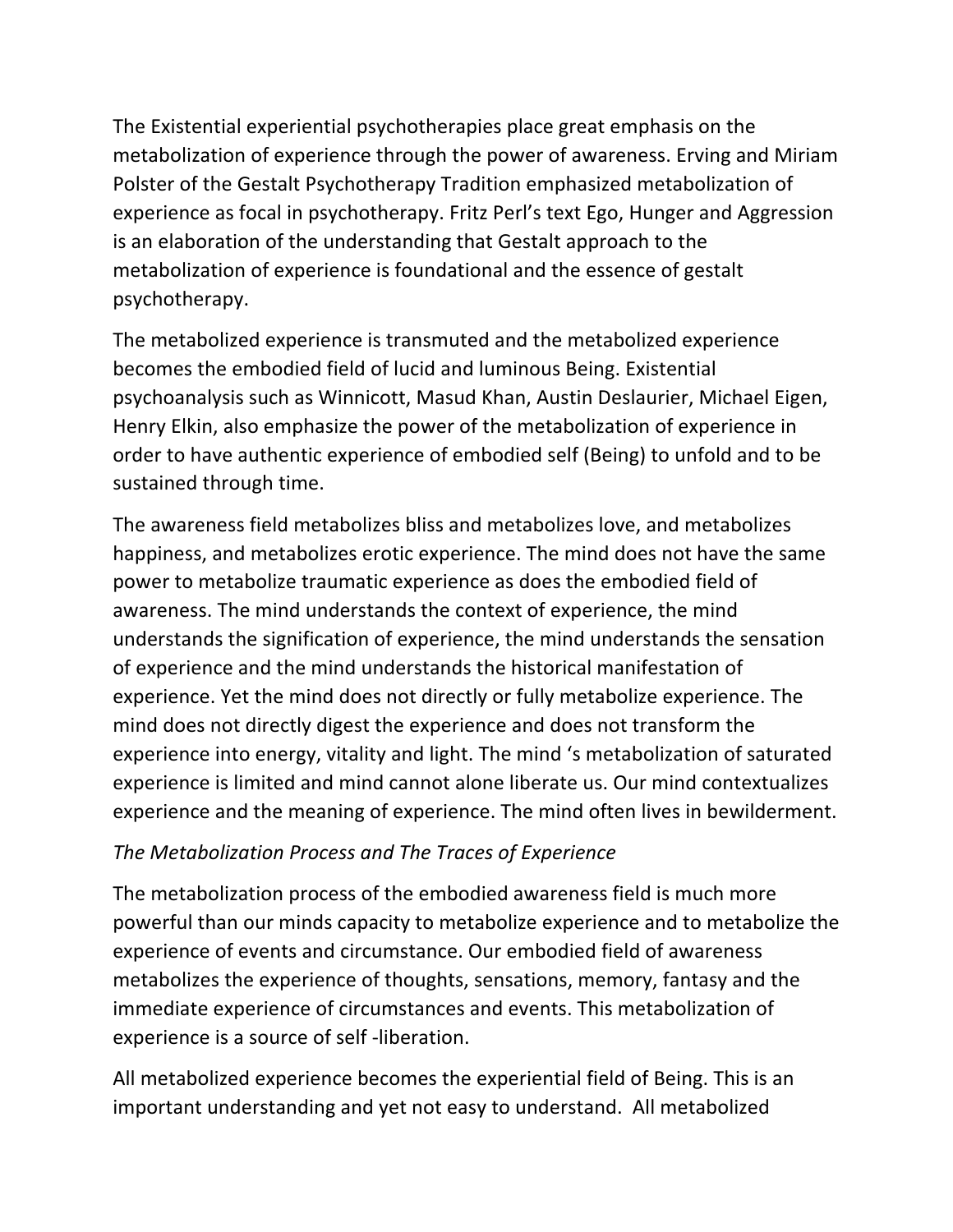experience becomes the experiential field of Being. In the metabolization of experience, all experience becomes integrated within the field of Being as the field of Being. All experience becomes assimilated into the field of awareness which is the field of Being. The "form" of the phenomenological experience is metabolized and dissolved and what remains of the Being of the phenomenological form is traces of the field of Being, and traces within the field of embodied Being.

The Mind's Memory of the experience becomes the experience of a trace within the field of awareness. Memory of our mind is metabolized and our mind no longer holds the living actuality of the experience. The living actuality of experience is metabolized within the power of awareness and becomes a trace with the field of embodied Being.

The trace of the experience is not simply a cognitive memory, but a trace is the meaningful configuration of radiant subtle energy of the experience within embodied Being. The trace is not a psychological memory as such, but the trace reflects the subtle experience of the radiance of the field of our embodied Being's experience of the event. Merleau Ponty explored the nature of phenomenological trace within the field of awareness as the field of the embodied Being. The trace is not a psychological memory but a configuration of radiance within the field of Being. Traces are the resonance of the field of our Being to the experience of the unfolding event. Traces are subtle configurations of the radiant energy of the field of Being. In Dzogchen language, these tiny spheres of radiance are called Thigles.

The field of Being metabolizes the phenomenological form and densifies the phenomenological form and transmutes the phenomenological form into a trace within the field of Being as the field of Being. The thingness of the phenomenological form of experience is assimilated and digested completely. All experience, all experience that is metabolized becomes the experiential field of luminous Being. Metabolized experience becomes a radiant trace within our embodied field of Luminous Being.

Whatever experience you have metabolized within the field of awareness becomes the Field of your Being. Experience of the "thing like" density of experience is digested and metabolized within the radiance of awareness. What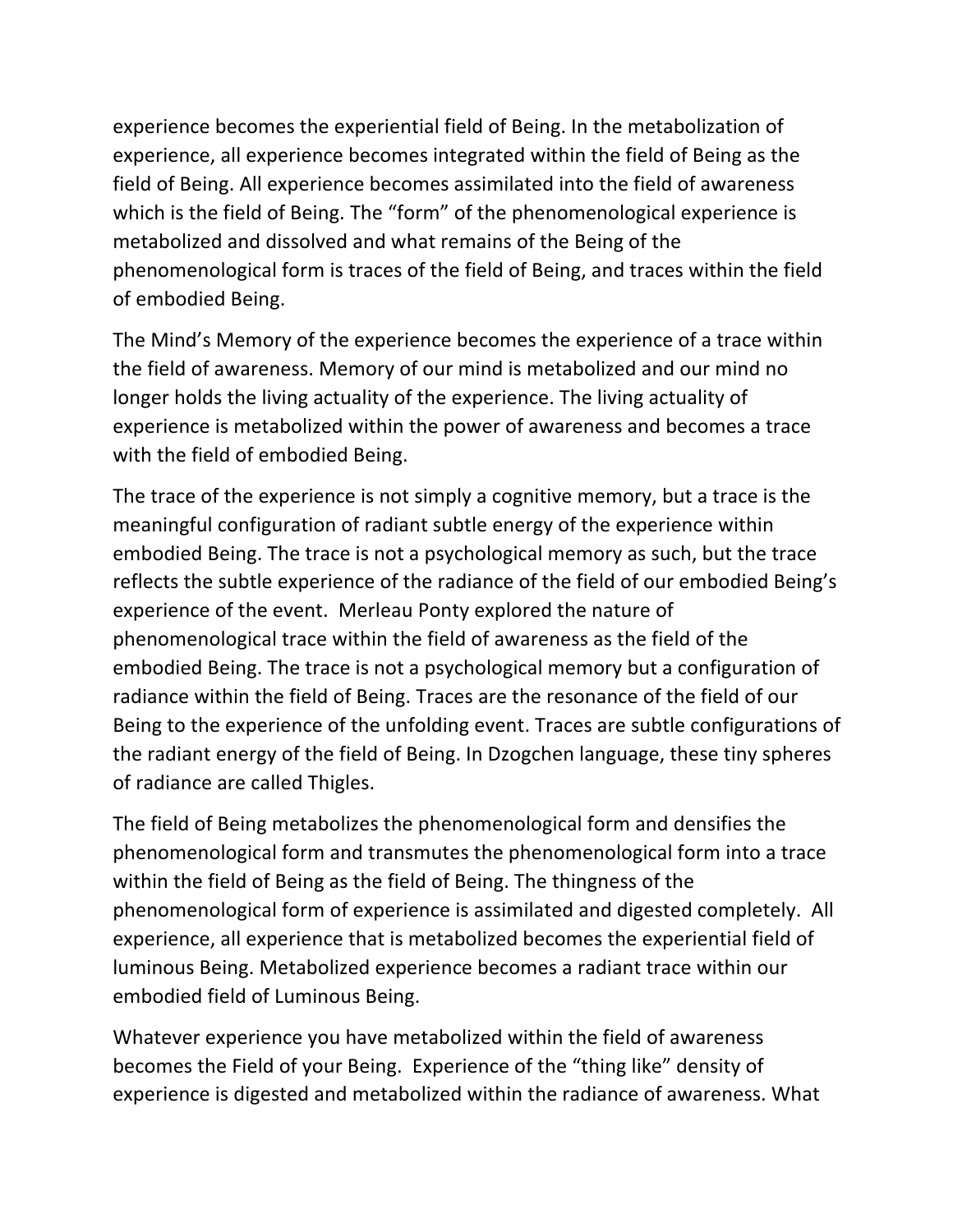remains is the experiential trace of the field of Being's metabolized experience of phenomenological form. The metabolized trace is located within and as the field of the luminous Being of awareness. The phenomena of the form is metabolized and transmuted into a radiant trace within the field of Being. The actuality of form becomes a felt sense of the radiant trace. The felt sense the radiant trace within the field of awareness is no longer an "object" or "state" self-contained and selforganizing our lived experience in actuality. This trace is not a cognitive, affective, imaginal experience of the memory of our mind body configuration. Traces are the luminously subtle radiant energetic qualities within the field of Being as the field. In the tantric Dzogchen text these luminous traces are described to be tiny spheres of vortices of light and energy. The traces are points of luminous energy.

#### The Alaya- Vijnana As The Field of The Traces

These radiant traces within the field of the Being of Awareness in the understanding of Existential Dzogchen is called the Alaya Vijnana Field. This field of person and personal experience exists life after life and death after death. In Dzogchen there is the ongoing continuity of Being that is infinite and forever unfolding. The Alaya - Vijnana field is the container of the radiant traces of existential life, life after life and death after death. This Alaya -Vijnana field is most important in our understanding of reincarnation and the ongoing continuity of personal Being. This understanding and knowledgeable Presentation of Dzogchen is completely freed from the early nihilistic non self-Buddhist's mechanistic teachings of Gautama. The Dzogchen understanding of the Alaya-Vijnana ontological field frees us from the Anatman assumptions of non self or selfless existence. Early Buddhism lacked an ontological basis of experience.

Namkai Norbu the great contemporary Dzogchen Master would say over and over, Dzogchen does not belong to any religious tradition and neither does Dzogchen belong to any culture or country. Dzogchen is not simply a reflection of Transcendental Buddhism as some like to think.

The stabilized state of inner most awareness can metabolize traumatic experience and traumatic memory and traumatic somatic fixation. The true power of transitional space of primordial awareness is the power of metabolization and the transmutation of phenomenological experience into the vital luminous energy of the field of Being that we are.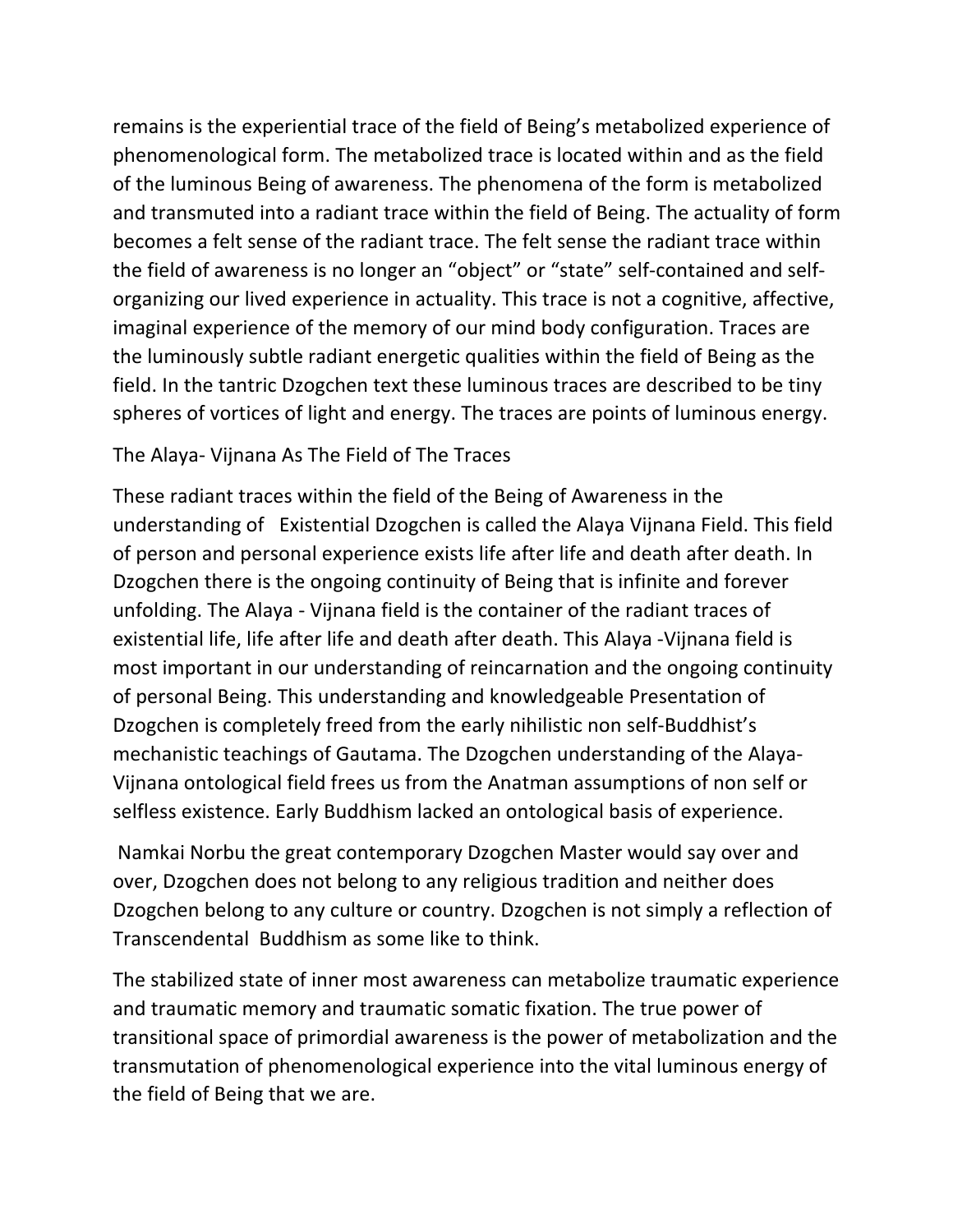By focusing and integrating our phenomenological experience within this realm of our awareness of awareness, and our remaining for a sustained time in this state, of awareness of awareness is the most powerful skillful method for our metabolization of experience. Through the metabolization of phenomenological experience, our metabolized radiant experience becomes the field of awareness which is the field of Being. Awareness transforms "experience" into vital energy and luminous knowing of Being. The field of transitional primordial awareness transforms human experience into energy, light, and embodied knowingness, the embodied vital field of Being.

Traces of the emotional affective phenomenological experiential forms are no longer cognitive or affective states of mind but have become the field of radiant resonate energy. The "felt sense" remains as a radiant trace within the field of Being and as the field of Being. The fixedness of the phenomenological form disappears. The reification of the phenomenological form dissolves. The location of the phenomenological form dissolves from being located within our mind's embodiment. The concrete reification of the affective emotional form dissolves. The affective emotional form is initially within our psychological experience but outside of our field of inner most luminous awareness. The field of our inner most luminous awareness is our inner self as our embodied field of Being.

The field of luminous self-awareness integrates the emotional phenomenological experience into itself. The phenomenological forms of the affective sphere or affective state or ego state is assimilated and reformulated within the process of metabolization and transmutation within the field of luminous awareness. The reformulation of the experience of the phenomenological form takes place within the radiant power of the metabolization of luminous direct non conceptual awareness. The power of non-conceptual Gnosis metabolizes phenomenological memory and phenomenological experience.

Our mind body continuum without the embodiment of awareness, without the embodiment of the Being of awareness, without the embodiment of inner self, does not have the power of ontological metabolization. The field of Being as human awareness metabolizes dense and reified experience. Mind alone fragments under traumatic density. Our body alone fragments under traumatic somatic intensity. Where there is no embodied base of embodied Being of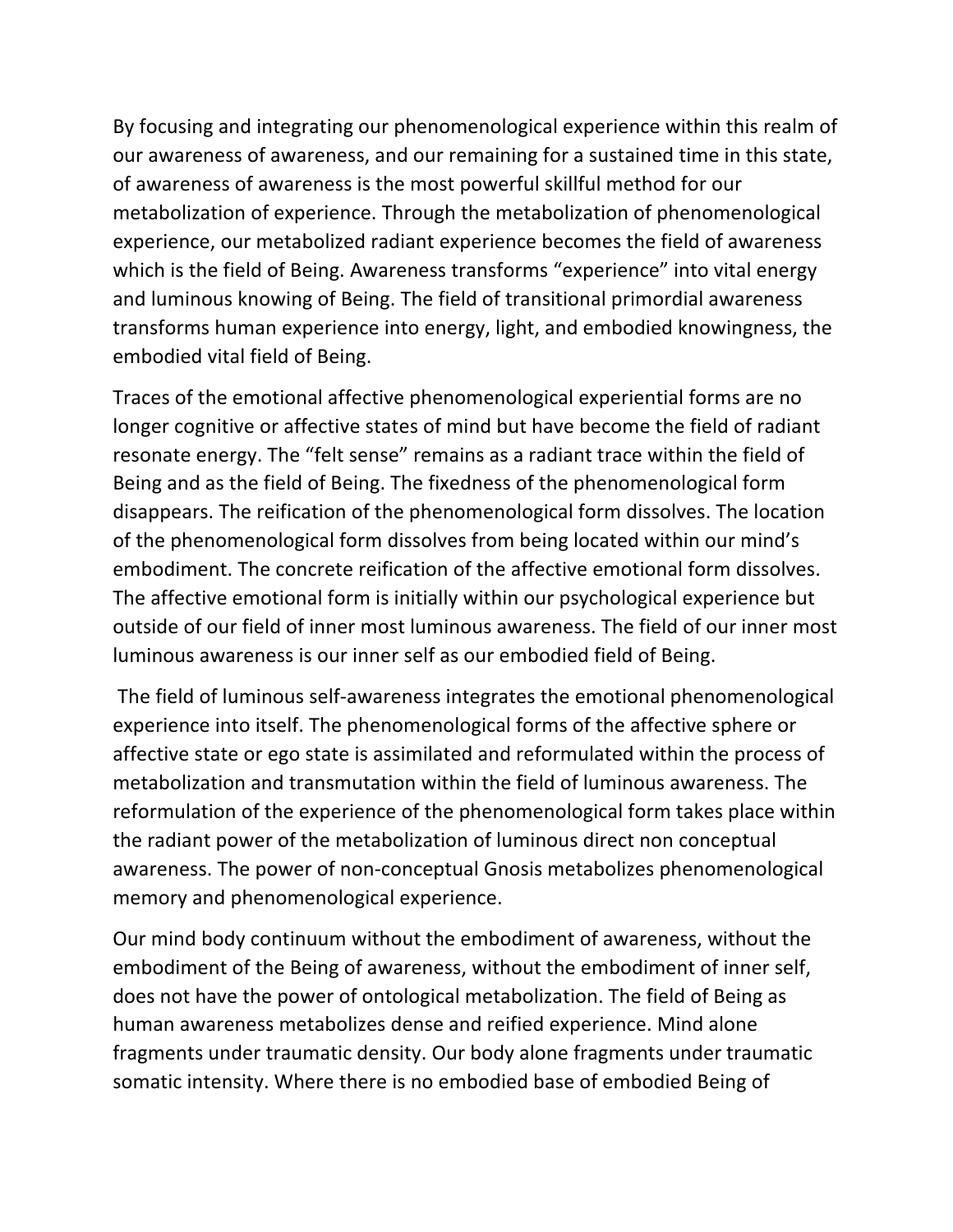awareness and the embodied direct knowing of awareness knowing Being, there is only ontological emptiness and the absence of the innate presence of our Being. This absence of presence is an absence of our embodied self as the sense of our embodied Being. Without the base of Being, ontological metabolization does not take place. Without ontological metabolization, the subtle dimensions of our radiant field of Being will not become experientially apparent and translucent.

Awareness is a field of direct knowingness, a field of energy, a field of spaciousness, a field of light and a field of the direct self-illumination of phenomena and the self -knowing of the Being of phenomena. The field of radiant light is the metabolizer of experience. The metabolization of experience brings forth energy, vitalness and self-illumination of the embodied field of Being.

The metabolization of experience brings forth the metabolization of energy and corresponding embodiment of the radiance of the light of Being. In the metabolization of experience, energy, and vitality, the luminosity of awareness is increased in intensity and in depth and in the breath of range. In our metabolization of experience the deepening of the embodiment of luminous awareness takes place naturally. The field of Being infuses all experience and all experience is absorbed within the experience of the fluidity of our radiant Being.

# *Existential Terror*

A foundational existential terror for a person is to become stuck in the catastrophic and primitive experience of unbearable absence of Being and the corresponding unbound desperate rage with the sense of there being no way out of infinite vacuum of emptiness. The person is terrified of touching and entering the primitive painful feelings of annihilation and the internal abyss like states of absence. Within the power of metabolization of our awareness field we can feel the existential support to enter these primitive states of void, and metabolize the experience of the abyss of Being. The power of awareness metabolizes the void, metabolizes the lack and the sense of infinite emptiness. As awareness metabolizes these states of absence, the field of Being self-manifests and the ongoing continuity of Being becomes completely possible in time. Our ongoing continuity of sense of self becomes embodied and the ontological anxiety of non being disappears. We may call this the experience of deathless awareness.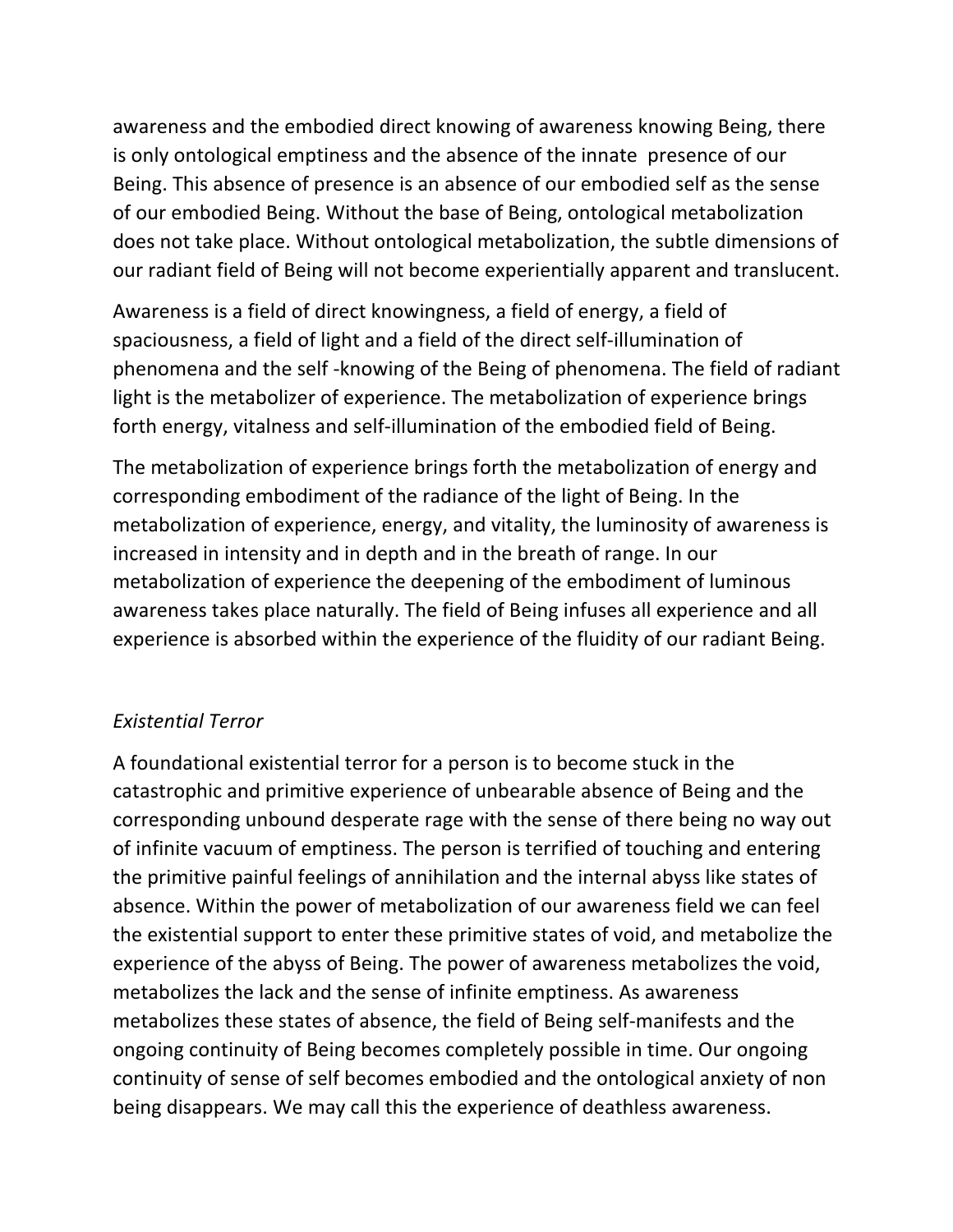Within the field of awareness, we are able to integrate our states of mind and states of affective experience into this open luminous transitional space of awareness which is the field of Being as our own direct knowingness. In living within the field of awareness, a person is more capable to hold and metabolize experience and maintain boundaries as to what will happen within themselves. To integrate experience and assimilate experience into the field of awareness is to liberate our self through the metabolization of experience within the field of Being just as we are.

Within the base of awareness, a person begins to experience that the painful saturating states of experience can be directly touched, contained, assimilated and metabolized by the field of the embodied Being of awareness. The person is freer to experience everything and anything within their range of lived experience. Painful feelings and affective experience can be metabolized and digested in an unfolding step by step movement, of integrating everything into and within the field of awareness which is the field of Being. A person or religious tradition does not have to use dissociation and detachment as the only way of freeing oneself from painful states of experience and painful states of memory and painful states of non-Being.

# *Illuminating the Experience of Being*

In the early Dzogchen Tantras of the  $8<sup>th</sup>$  and  $9<sup>th</sup>$  century CE there is a focus on the power of awareness illuminating the experience of Being and metabolizing reified states of mind, as well as metabolizing the generational field into the field of Being.

Without the sense of the base of the field of embodied awareness, the intense affective states of fear and terror as well as other forms of self-negating experience can become completely saturating and consuming of our sense of embodied self. In saturated states of experience, intentional and even reflective capacity is often dissolved in the context of saturation, terror and annihilation anxiety. Saturated states consume our intentionality and our minds reflective capacity. The intentional function of the mind disappears in saturated states of overwhelming and intrusive painful experiences of agony.

The mind understands context and causal effect thinking. The mind becomes easily saturated by compelling painful experience. Our minds capacity for the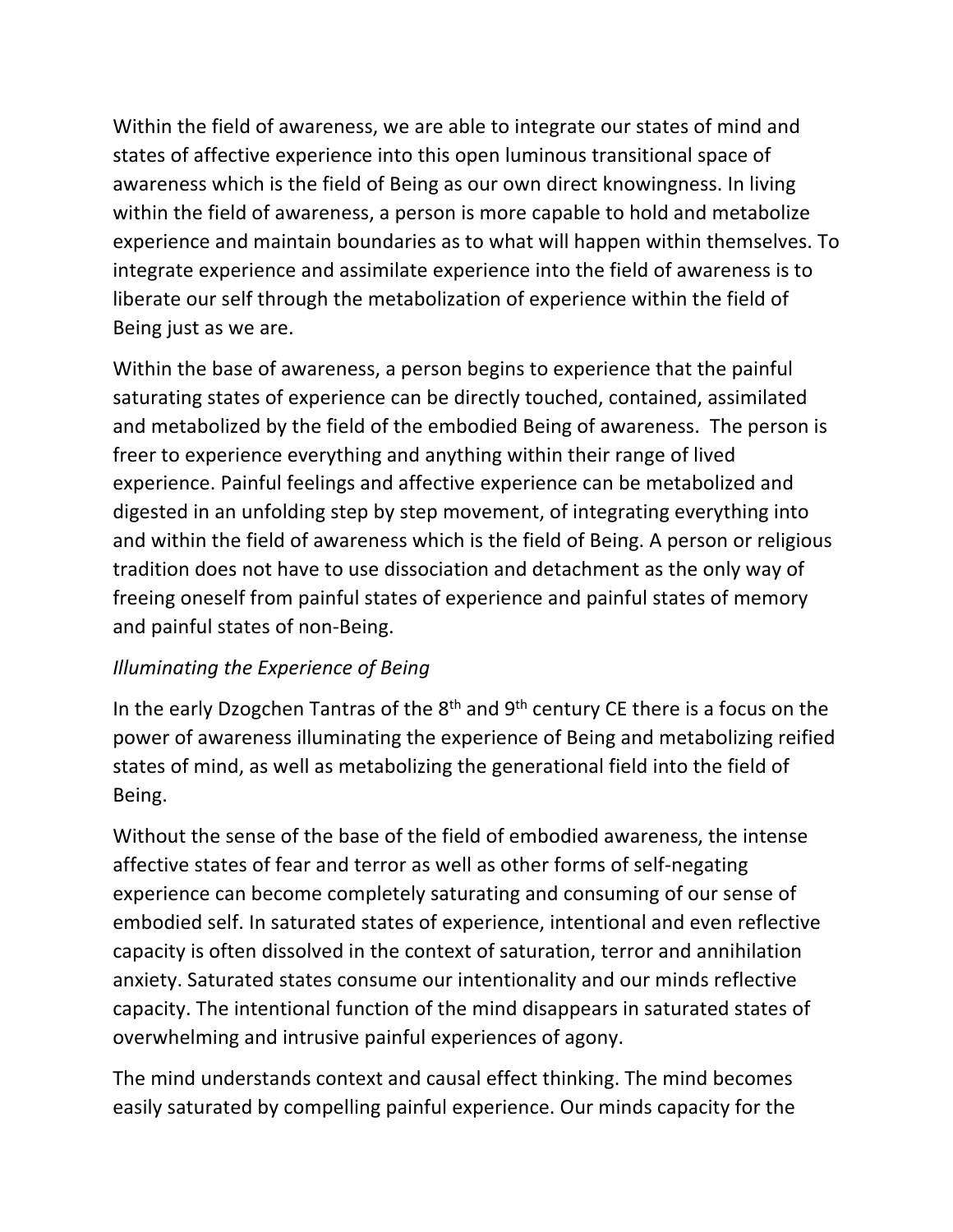metabolization of the complexity of dominating and traumatic experience, does not have the depth and breadth and the power of the embodied Beingness of our awareness field.

#### *Subtle States of Being's Energy*

Moreover, Awareness metabolizes the subtle states of Being. Awareness metabolizes subtle states of energy. Awareness metabolizes the subtle energetic winds, and awareness metabolizes the subtle spheres of vortices of light of Non-Dualistic experience. Awareness metabolizes archetypal powers, and archetypal energies and archetypal spheres of light. Awareness metabolizes the density of light, and awareness metabolizes the subtle energies into the liquidity of embodied Being. Our Awareness metabolizes the traces within the field and of the field of Being. Our embodiment of Being brings forth the experience of the indestructibleness of our ontological Being-ness.

#### *Summary*

In this paper we have phenomenologically explored the profoundly human experience of awakening to Being. We have explicitly explored the phenomenology of Direct Perception of Being and we have phenomenologically elaborated the Metabolization of Experience and the Power of the Transmission of the Field of Awareness which is the Field of Being. We have also elaborated the Traces of Metabolized Experience that are the energetic radiant field of luminous Being that continues life after life and death after death.

#### **Rudolph Bauer, Ph.D. Diplomate in Clinical Psychology A.B.P.P.**

**The Washington Center for Consciousness Studies and The Washington Center for Phenomenological and Existential Psychotherapy Studies**